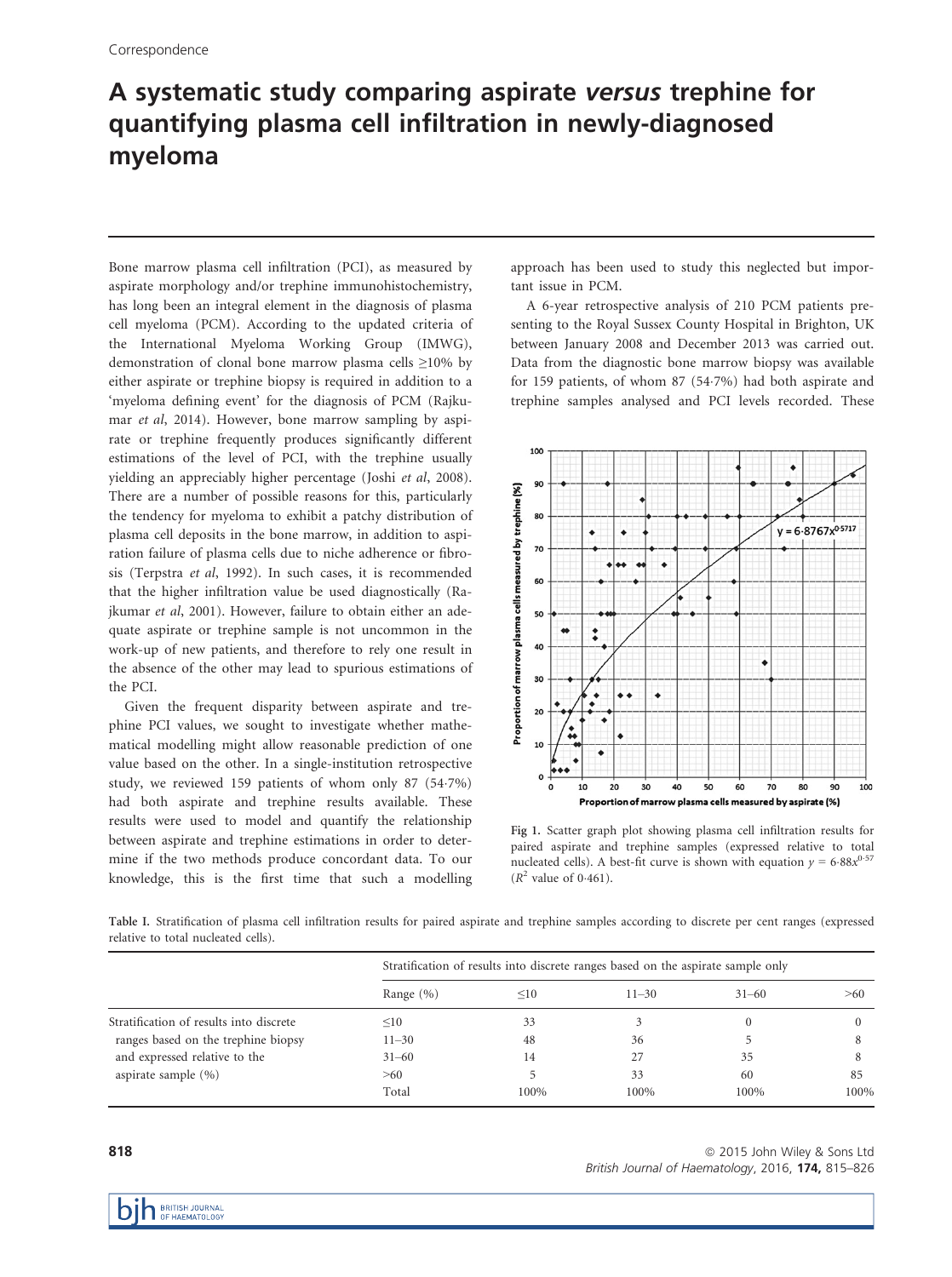were determined by standard morphology of May-Grünwald-Giemsa stained aspirate samples or immunohistochemical staining for CD138-positive cells in trephine core biopsies. In both cases, this was expressed as a percentage of plasma cells relative to total nucleated cells.

Bone marrow aspirate versus trephine PCI data were plotted on a scatter-graph for all 87 patients (Fig 1) and analysed using SPSS (IBM Corp., Armonk, NY). This reveals that the aspirate and trephine consistently generate discordant results, with the aspirate samples generally yielding a significant underestimate compared with the trephine. This is particularly prominent at the lower levels of PCI: in patients with aspirate levels of 10% or less, usually indicative of monoclonal gammopathy of undetermined significance (MGUS), 67% had trephine levels of greater than 10% infiltration, with 14% having 30–60% infiltration and 5% having over 60% infiltration. By contrast, at higher levels of PCI there is greater concordance between the aspirate and trephine levels, with 85% of aspirate samples over 60% infiltration in agreement with the trephine samples.

Using best-fit curve analysis of the data ( $R^2 = 0.461$ ), we derived two equations that mathematically relate the datasets:

> trephine  $= 6.88 \times \text{(aspirate)}^{0.57}$ aspirate  $=$   $(t$ rephine/6·88 $)^{1.75}$

These equations permit a theoretical derivation of an unknown aspirate sample based on a known trephine result, or vice versa. Table I shows the results stratified for paired aspirate/trephine samples according to PCI values within discrete and clinically significant ranges of below 10%, 10–30%, 30–60% and >60%.

Our model comparing PCI levels between paired aspirate and trephine samples in newly diagnosed PCM patients clearly yields a non-linear relationship between the two. The best-fit curve demonstrates a strong tendency for the aspirate to significantly underestimate the PCI percentage of the trephine at the lower range (with only 33% of samples identified on both aspirate and trephine as having an infiltration of  $\leq$ 10%) while becoming progressively similar at the higher ranges (85% of samples identified on both aspirate and trephine as having infiltration >60%). This finding highlights the importance of obtaining both aspirate and trephine results for the purpose of diagnostic myeloma work-up. However, in the absence of one or other result, the conversion equations presented here may allow a reasonable estimate of the missing measurement. This may be useful for monitoring a patient's response to therapy, for instance when comparing a trephine sample at diagnosis with an aspirate sample post-treatment, or vice versa, or for comparing trephine data for one patient group with aspirate data for another patient group.

The conversion equations also highlight the fact that arbitrary thresholds of PCI considered important for diagnosis of PCM are unsuitable for both aspirate and trephine samples. For example, PCI of 60% by trephine (a myeloma treatment defining event according to the IMWG; Rajkumar et al, 2014) would equate to a level of 44% by aspirate. Similarly, PCI of 30% by trephine (myeloma major criteria according to previous World Health Organization criteria; Jaffe et al, 2001) would equate to a level of only 13% by aspirate. Strikingly, a PCI of 10% by trephine (required for any diagnosis of PCM) would equate to a level of only 2% by aspirate, in-keeping with the observation that many cases of PCM have apparently 'normal' bone marrow aspirate results.

Our data and modelling reveal the relationship between aspirate and trephine PCI levels and highlight the fact that both results are required for a proper work-up of a newly presenting PCM patient. The consistent underestimation of PCI by aspirate compared with trephine suggests that this might have significant impact on a patient's diagnosis, risk stratification, treatment options and ultimate outcome. In particular, for patients having only an aspirate and no trephine sample, we believe that higher risk patients may be inadvertently undertreated, and that some cases of PCM may be completely misdiagnosed as MGUS. We propose that diagnostic criteria and treatment algorithms in PCM that depend upon certain arbitrary PCI thresholds should stipulate the mode by which the assessment is performed.

## Author contributions

TC and AM designed the research study; JG and SR collected the data; AM analysed the data; JG, AM and TC wrote the paper; DW performed a critical review of the manuscript; all authors approved the final version of the paper.

Ioseph Gabriel<sup>1</sup> Andrew McGovern<sup>2</sup> Stephen Robinson<sup>1</sup> David Wright<sup>2</sup> Timothy Chevassut<sup>1,2</sup>

<sup>1</sup> Brighton & Sussex Medical School, University of Sussex, and  $2$ Department of Haematology and Pathology, Royal Sussex County Hospital, Brighton, UK E-mail: t.chevassut@bsms.ac.uk

Keywords: Myeloma, aspirate, trephine, plasma cells, infiltration

First published online 22 October 2015 doi: 10.1111/bjh.13807